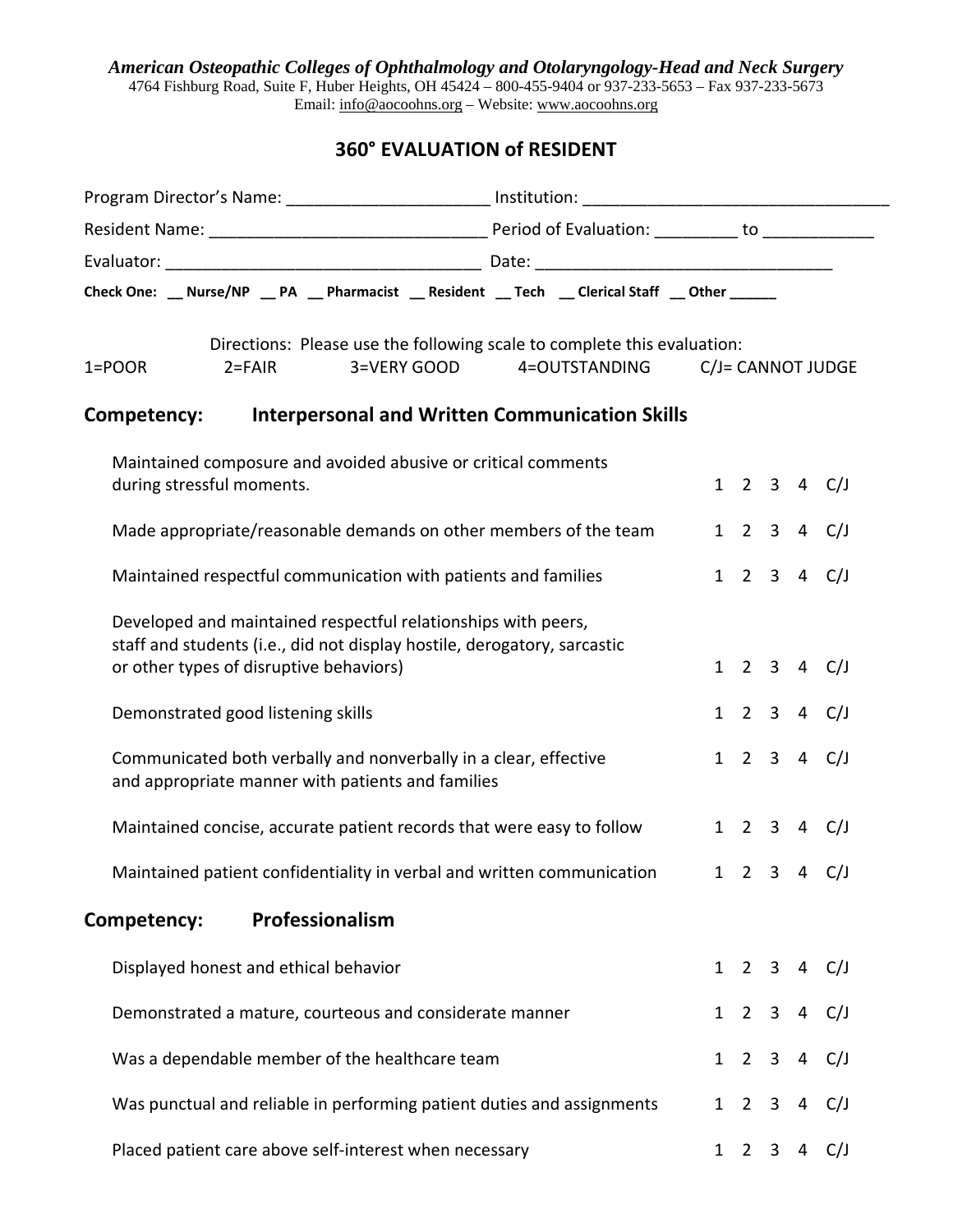| Showed appropriate awareness of the effect that his/her actions<br>had on members of the treatment team                                                                                          |              |                |                                    |                     | $1 \t2 \t3 \t4 \tC/J$ |
|--------------------------------------------------------------------------------------------------------------------------------------------------------------------------------------------------|--------------|----------------|------------------------------------|---------------------|-----------------------|
| Displayed a positive appearance in dress and personal hygiene<br>Was sensitive to patients' immediate physical and emotional needs;<br>established good rapport with patients and their families | $\mathbf{1}$ |                | $1 \quad 2 \quad 3$<br>$2 \quad 3$ | 4<br>$\overline{4}$ | C/J<br>C/J            |
| Provided equitable care regardless of patient culture, race<br>or socio-economic status                                                                                                          | 1            |                |                                    |                     | $2 \t3 \t4 \tC/J$     |
| Did not display signs of moodiness, confusion, drowsiness, fatigue<br>or impairment due to drugs or alcohol                                                                                      |              |                |                                    |                     | $1 \t2 \t3 \t4 \tC/J$ |
| Demonstrated the qualities I want/expect in my own physician                                                                                                                                     | $\mathbf{1}$ |                |                                    |                     | $2 \t3 \t4 \tC/J$     |
| Competency:<br><b>Practice-Based Learning &amp; Improvement</b>                                                                                                                                  |              |                |                                    |                     |                       |
| Accepted responsibility for mistakes and/or failures                                                                                                                                             | $\mathbf{1}$ |                |                                    |                     | $2 \t3 \t4 \tC/J$     |
| Responded appropriately to guidance and instructional feedback                                                                                                                                   | $\mathbf{1}$ |                | $2 \quad 3$                        | 4                   | C/J                   |
| Showed willingness to correct errors and deficiencies                                                                                                                                            | $\mathbf{1}$ |                | $2 \quad 3$                        | $\overline{4}$      | C/J                   |
| Demonstrated appropriate understanding of the roles taken by<br>different members of the healthcare team                                                                                         | $\mathbf{1}$ |                | $2 \quad 3$                        |                     | 4 $C/J$               |
| Attentively considered what others had to say                                                                                                                                                    | $\mathbf{1}$ |                | $2 \quad 3$                        | $\overline{4}$      | C/J                   |
| Demonstrated the ability to conduct self-evaluation by recognizing<br>limitations and requesting assistance when necessary                                                                       | $\mathbf{1}$ | $\overline{2}$ | $\mathbf{3}$                       | $\overline{4}$      | C/J                   |
| Anticipated problems and took a proactive approach to problem-solving                                                                                                                            | $\mathbf{1}$ |                |                                    | $2 \t3 \t4$         | C/J                   |
| Demonstrated skill, initiative and capability as a leader                                                                                                                                        |              |                | $1 \quad 2 \quad 3$                | $\overline{4}$      | C/J                   |

## **FOR CLINICIAN EVALUATORS**

## **LOW AVERAGE SUPERIOR Repeatedly makes errors in clinical management and/or surgical skills. Orders and work‐ups are often incomplete. Regularly omits important information. Occasionally makes minor errors. Infrequently makes major errors. Sometimes omits important information. Orders and work‐ups are usually complete. Rarely makes major or minor errors. Work‐ups and orders are extremely thorough and complete. I rarely have to check up on his/her work.**

## **Please Assess the Resident's Basic Clinical Skills: Check one**